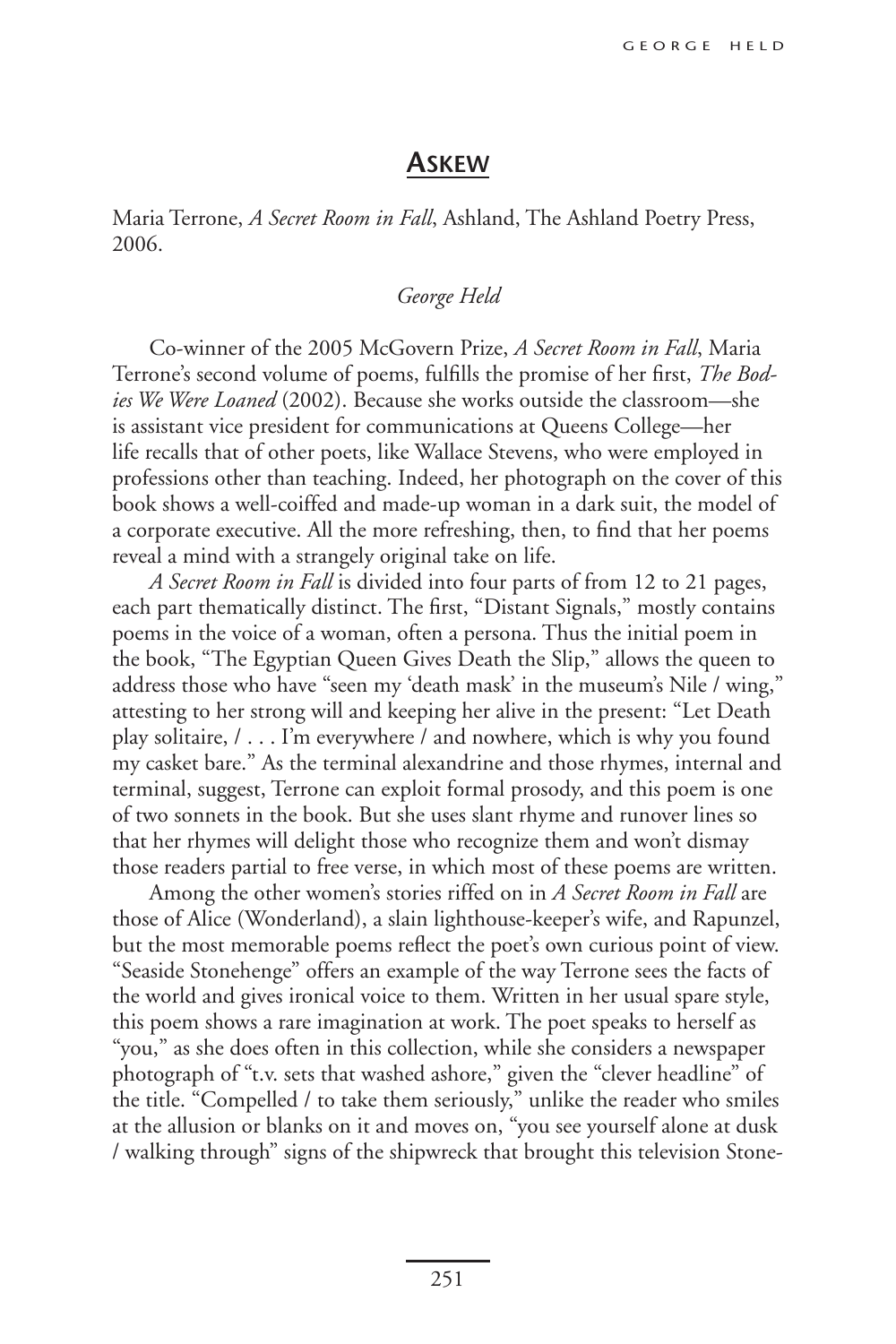## henge ashore:

The screens face one another or stare east across the ocean from where they came, antenna folded—as if betrayed by evolution, encased in a plastic carapace like bugs too big to crawl away that once held the world in a single glassy eye.

The cascading imagery here calls up the stone figures on Easter Island, Darwin, large sea turtles, and then incapacitated beetles. At her best Terrone revises the detritus of our material culture and transforms it into something rich and strange.

"Seaside Stonehenge" appears near the end of "Part Three: Eyes Sealed Open," the strongest, and longest, section of the book. The section begins with a shaped poem, "String Theory," in which she discounts "the String Theorists" and offers "My theory: the world's a giant spool of string / unraveling since Day One." The poem's layout on the page suggests a spool, another example of Terrone's wit, both formal and contextual. In "Resurrection in an Initial 'R,'" Terrone bases her poem on an illuminated manuscript from fifteenth-century Venice depicting the Resurrection of Easter. The poem itself resembles a Renaissance emblem poem, though the text lacks a reproduction of the illuminated "R"; nevertheless, the poem elaborates on the idea of resurrection as it pertains to the speaker: "I rise daily, a miracle," it begins. The speaker then recounts dreaming of her own death, awaking to "unwind myself / from a tourniquet of sheets," a troubling image that conveys both her struggle with that dream and its sanguinary subject, "that bloody resurrection," as the last line calls it.

A related poem in Part Three, "The Hunger of the Dead," depicts "their eternal hunger / for all that's left behind." They are the ones with eyes sealed open, leaving them restive in death. In the previous poem, "Crisscrossed Shadows," Terrone speaks of her "oblique / rendering of nightly dreams / from *The Cabinet of Dr. Caligari*." This poem, addressed to her love, makes a request that he won't "try to straighten // what's askew // in me. . . ." Setting "what's askew" apart in the middle of the poem as its only one-line stanza underscores her desire for freedom from "craving for symmetry" and "prizing, above all, / the balanced exchange"; rather, like G. M. Hopkins in "Pied Beauty," she prizes what's crisscrossed, oblique, and askew. To the de